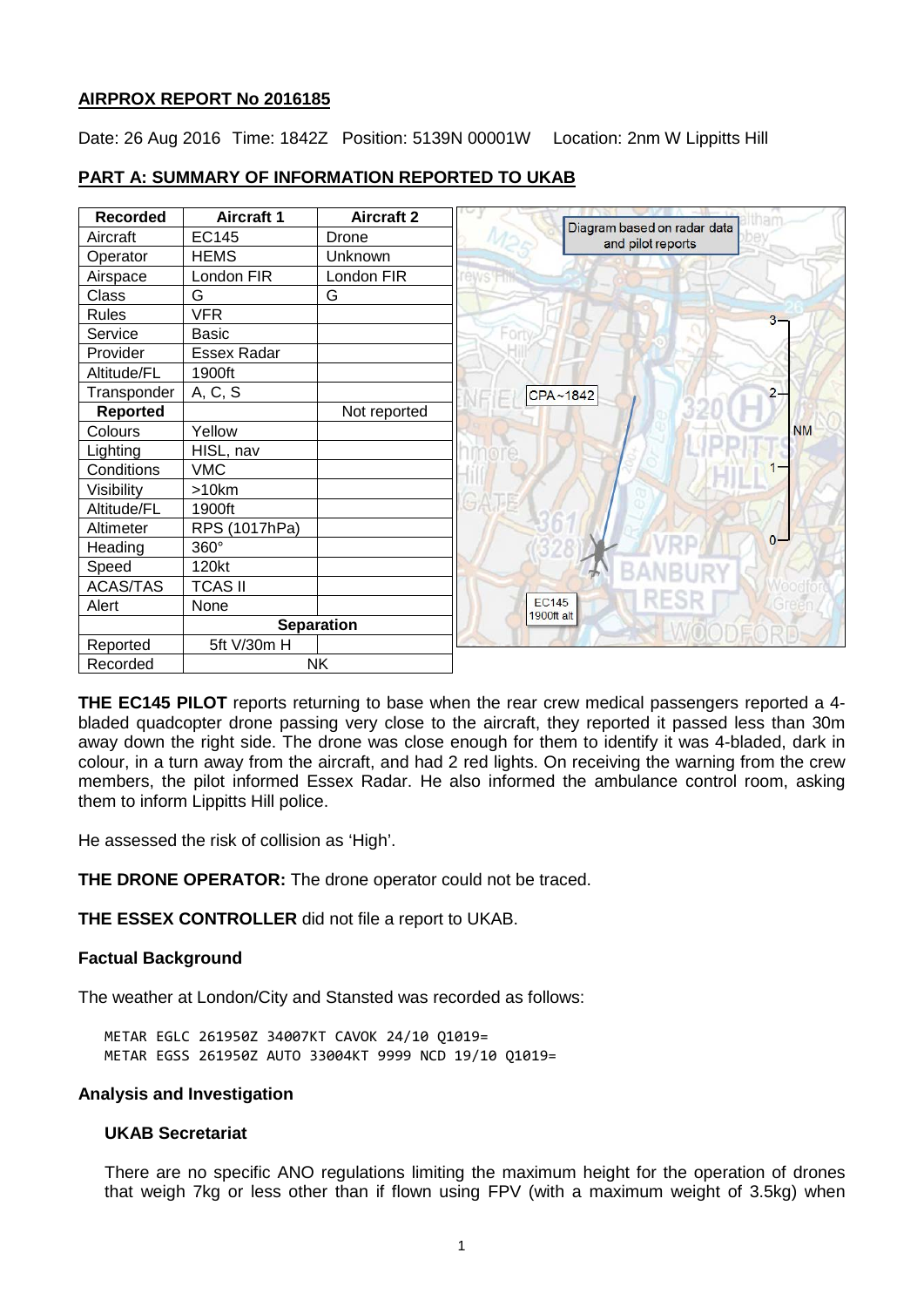1000ft is the maximum height. Drones weighing between 7kg and 20kg are limited to 400ft unless in accordance with airspace requirements. Notwithstanding, there remains a requirement to maintain direct, unaided visual contact with the aircraft sufficient to monitor its flight path in relation to other aircraft, persons, vehicles, vessels and structures for the purpose of avoiding collisions. CAP 722 gives guidance that, within the UK, visual line of sight (VLOS) operations are normally accepted to mean a maximum distance of 500m horizontally and 400ft vertically from the Remote Pilot.

Neither are there any specific ANO regulations limiting the operation of drones in controlled airspace if they weigh 7kg or less other than if flown using FPV (with a maximum weight of 3.5kg) when they must not be flown in Class A, C, D or E, or in an ATZ during notified hours, without ATC permission. Drones weighing between 7kg and 20kg must not be flown in Class A, C, D or E, or in an ATZ during notified hours, without ATC permission. CAP722 gives guidance that operators of drones of any weight must avoid and give way to manned aircraft at all times in controlled Airspace or ATZ. CAP722 gives further guidance that, in practical terms, drones of any mass could present a particular hazard when operating near an aerodrome or other landing site due to the presence of manned aircraft taking off and landing. Therefore, it strongly recommends that contact with the relevant ATS unit is made prior to conducting such a flight.

Notwithstanding the above, all drone operators are also required to observe ANO 2016 Article 94(2) which requires that the person in charge of a small unmanned aircraft may only fly the aircraft if reasonably satisfied that the flight can safely be made, and the ANO 2016 Article 241 requirement not to recklessly or negligently cause or permit an aircraft to endanger any person or property. Allowing that the term 'endanger' might be open to interpretation, drones of any size that are operated in close proximity to airfield approach, pattern of traffic or departure lanes, or above 1000ft agl (i.e. beyond VLOS (visual line of sight) and FPV (first-person-view) heights), can be considered to have endangered any aircraft that come into proximity. In such circumstances, or if other specific regulations have not been complied with as appropriate above, the drone operator will be judged to have caused the Airprox by having flown their drone into conflict with the aircraft.

A CAA web site<sup>[1](#page-1-0)</sup> provides information and guidance associated with the operation of Unmanned Aircraft Systems (UASs) and Unmanned Aerial Vehicles (UAVs) and CAP722 (UAS Operations in UK Airspace) provides comprehensive guidance.

#### **Summary**

An Airprox was reported when a EC145 and a drone flew into proximity at 1945 on Friday 26<sup>th</sup> August 2016. The EC145 pilot was operating under VFR in VMC in receipt of a Basic Service from Essex Radar. The drone operator could not be traced.

#### **PART B: SUMMARY OF THE BOARD'S DISCUSSIONS**

Information available consisted of a report from the EC145 pilot and radar photographs/video recordings.

Members agreed that the drone was apparently being operated over a built-up area without CAA permission, was above the altitude where it could be considered in direct unaided line of sight and, if using FPV, was above the 1000ft allowed by regulation. They therefore agreed that this could be considered as endangering the EC145 and its crew in that the drone had been flown into conflict. Notwithstanding the difficulty of visual assessment of range without visual cues, when allied to the pilot's overall account of the incident the Board considered that the reported range was such that this was a situation where a collision had only been narrowly avoided and chance had played a major part; they therefore determined the risk to be Category A.

 $\overline{\phantom{a}}$ 

<span id="page-1-0"></span><sup>1</sup> dronesafe.uk